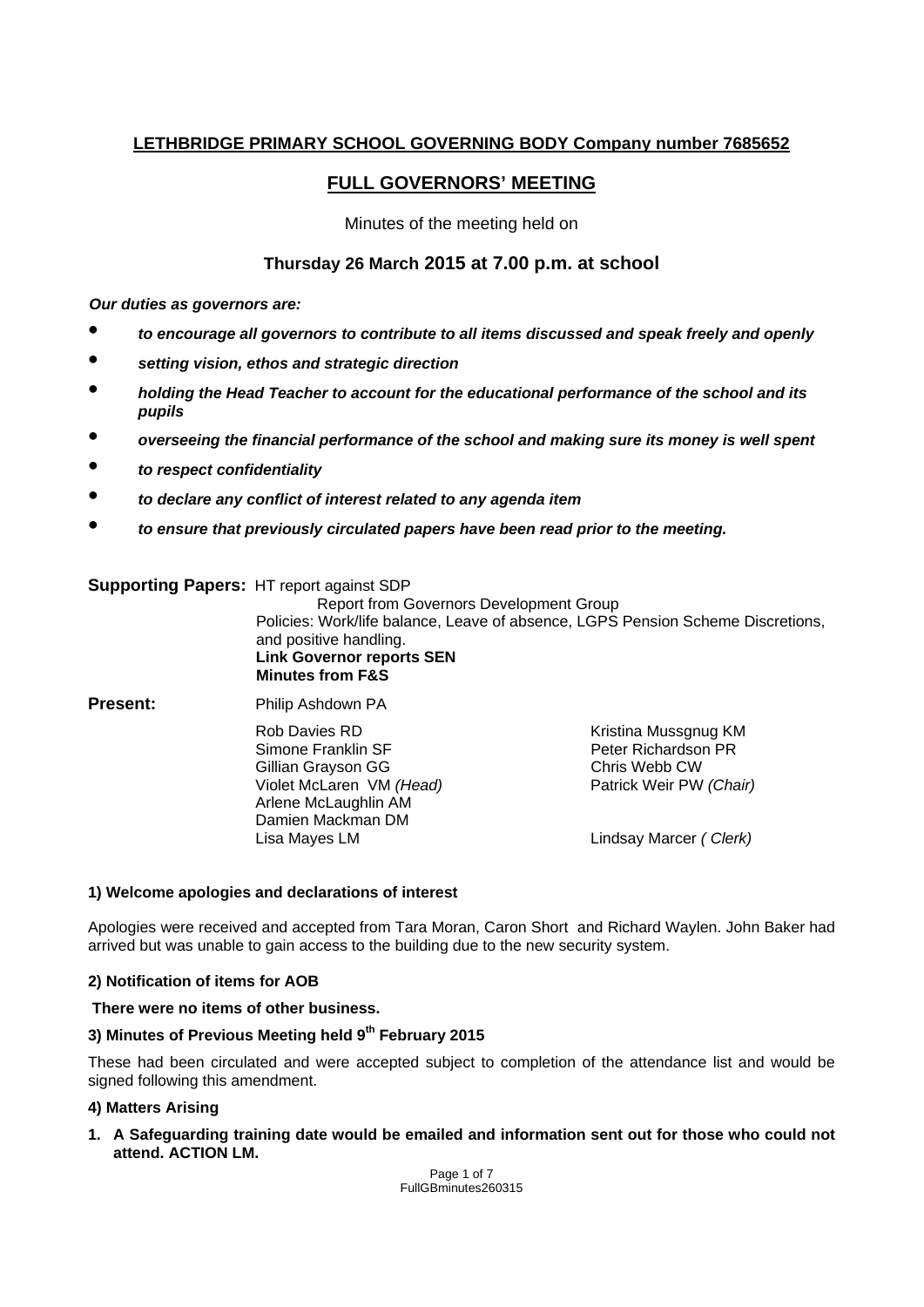# **2. A Governor recruitment exercise had elicited 2 responses and was in progress. ACTION CLERK**

3. There was an action to look in more detail at the complaints policy. This would therefore not be approved at this meeting and should be deferred to a later meeting. **ACTION GG/PR/PW** 

**4. There were 2 link visit reports on this agenda and others were being arranged. ACTION ONGOING** 

**5. The pecuniary interests register was awaiting one new entry. ACTION LM.** 

**6. The action to find out if pupils still produced their own newsletter was carried forward. ACTION VM** 

**7. The action to consider new means of improving accuracy in writing was carried forward. ACTION Staff Governors** 

**8. Information on dates for open evenings would be incorporated into action from the Governor Development group as detailed under item 7 of these minutes.** 

**9. The condition report had been circulated.** 

**10. Action for Government Development group to consider how to inform parents about link visits was ongoing. ACTION Governor Development group** 

**11. Appointment of a link Governor for PE was still to be determined. ACTION PW** 

**12. Appointment of VC for FGB is covered under item 14 of these minutes.** 

**13. The Green Flag eco award has been added to the website.** 

### **5) Head teacher's report against SDP**

VM introduced her papers highlighting that data for the end of term 4 had been submitted from all teachers and that moderation has confirmed similar practices between classes. Focus has been on marking standards as it was a priority for OFSTED who will look through books at the quality and impact of marking.

The first spelling and maths bees had taken place which encourages pupils to do more at home. Teachers have reported that children have been practising their times tables and spelling.

Over the next 3 months attention would be given to considering the new assessments procedures for September, consultation had taken place with other cluster heads to try to agree the judgements to be used. There is no guidance for HT's .

Achievement data had been considered and a group of 6 boys in years 4,5, and 6 who were just below average were being encouraged to review their work regularly with two meetings having taken place. They were enthusiastic about this new approach and are motivated to improve. Mrs Owen will meet with the groups at the end of each term and report her findings to the HT and to classteachers.

The Anti bullying policy was updated in line with new regulations and this was also followed up with a special assembly to highlight the topic. OFSTED would look at how incidents are dealt with and how familiar children are with procedures to follow.

As regards teaching and learning a 2nd round of observations had been completed, the last one on French. Some actions were arising and pupils were going to start learning French in year 1. SF asked if the school used French speaking parents to help. VM said that she could check this possibility.

Under Leadership and Management, it was reported that the students mentored by experienced teachers and phase leaders in school had performed very well this year. The 3 NQT's in school are all on course to pass their induction year and the Schools' Direct student is also on track to pass.

RD took over chair as PW had to leave the meeting.

Page 2 of 7 FullGBminutes260315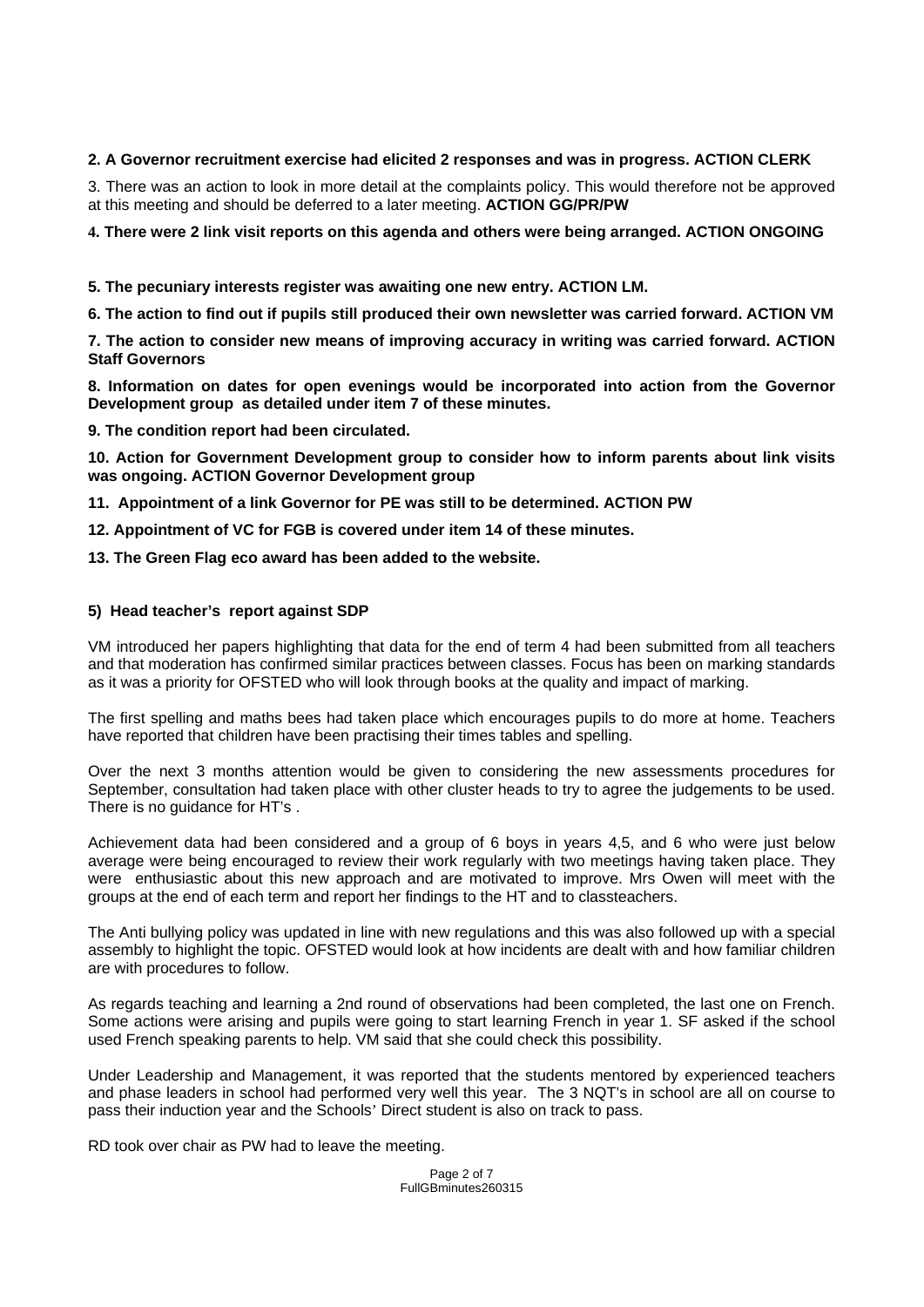# **6) Safeguarding Update**

### **It was noted that there is 1 child on child protection plan.**

### **7) Report from governors**' **development group**

A document had been circulated to update Governors about the work of the group. Attendance at meetings of F&S and FGB should be highlighted at the next FGB. A**ction clerk** 

It was agreed that a schedule of events for Governors to attend would help individuals to assess where they could best add value. **ACTION PW/VM**

Permanent badges for Governors that could be worn not only at FGB meetings, but also at visits would give more visibility to the role of Governors. These visits could be good opportunities to combine with questionnaires for parents. **ACTION: Clerk/Office to source badges.**

Newsletters should be supportive and add weight to what school is doing.

### **8) Health and Safety report**

**The recent audit was positive. An action plan was included to update check lists, and an ipad app was being sourced to take pictures of any areas of concern.** 

**The fire risk assessment action plan is still awaited.** 

**Legionnaires reporting and checks procedures have been changed. The school has outsourced some of this work.** 

### **9) Premises report**

**The asset management survey had been circulated to Governors. A walk around had been positive with a few highlighted items: fencing for which the grant had been approved and work will start during term time, conservatory roofing and wiring both of which were not considered critical but were included on the action list. A new boiler may be a priority to sort out next year, and may be the subject of a bid for additional money.** 

**The** all weather play surface would be arriving soonand a quote was being obtained for artificial turf.

**One small bit of ceiling work was still to be done .** 

### **10) F&S update**

**The minutes of the last meeting had been circulated. PA highlighted that now the fencing bid had been successful this will have increased the rollover and give available money for other things.** 

**A new oven had been approved by the Committee, as well as new chairs and tables for the classrooms. PA noted that additional expenditure was mainly being concentrated on 1-off items to ensure that in the longer term the School was not overcommitted to ongoing expenditure.** 

**Details of next year**'**s grant had been available at the Committee meeting and in summary the position appeared to be good.** 

**Policies that had gone to the Committee were agreed.** 

### **11) Multi- academy trust**

**VM explained that a meeting had taken place in February to discuss this was attended by representatives of cluster schools. A talk had been given by Faringdon Multi Academy Trust (MAT) to give background on what it's like to belong to a MAT. She said that in that case it came across as being secondary led. Lethbridge are in a different sort of cluster group to their situation as the**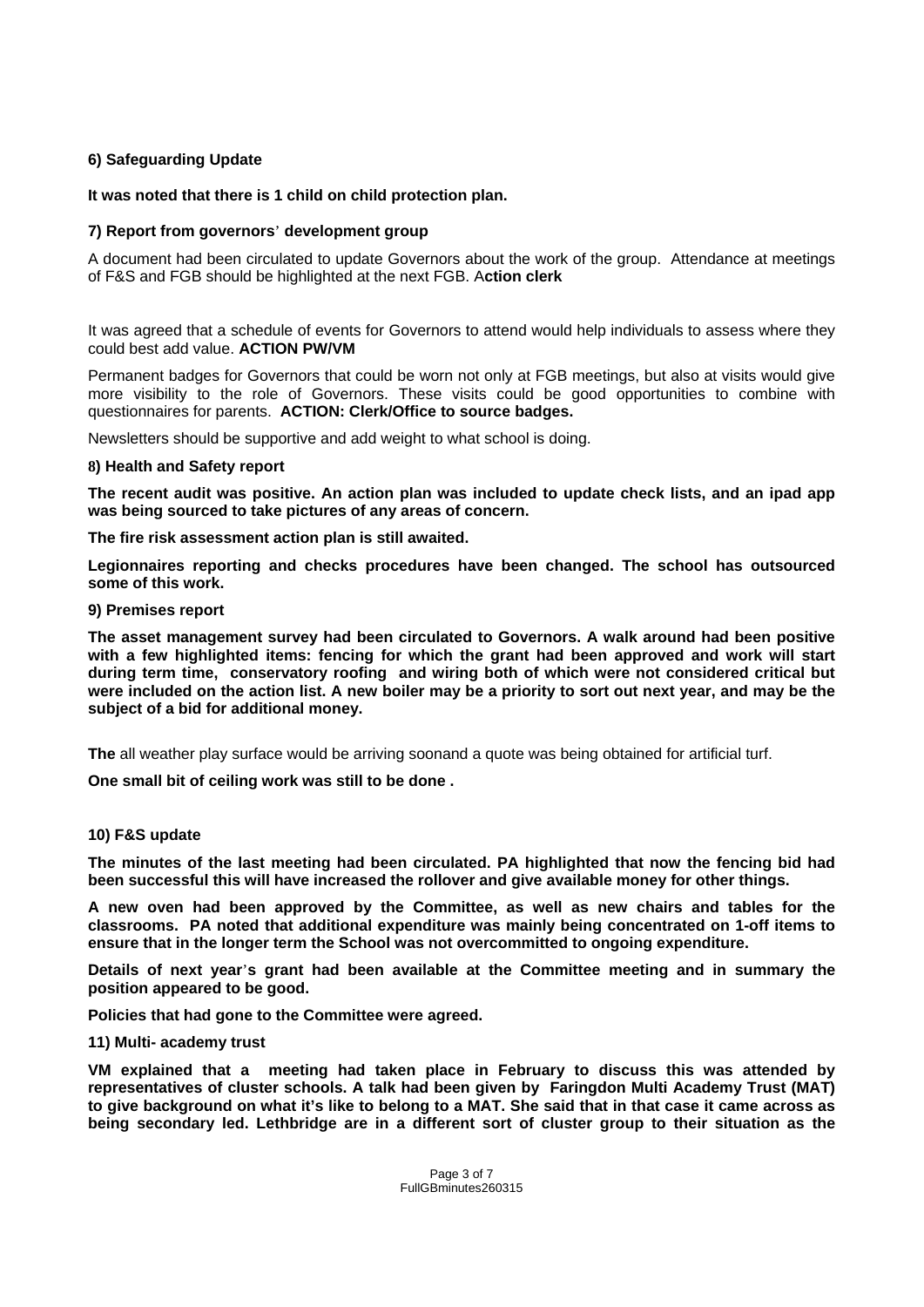**primary schools in the Faringdon MAT are small. The potential advantages for Lethbridge were not clear. It was agreed at the end of that meeting to put the item on hold.** 

**The Governors agreed that it would be important to monitor the situation post-election in case it became mandatory. We should continue to actively engage with the ideas and potential. Let**'**s be informed, aware, consider pros and cons.** 

**12) Policies** 

**The FGB approved policies on** Work/life balance, Leave of absence, LGPS Pension Scheme Discretions, and positive handling.

Policies on outdoor learning, emergency plan and FOI publications scheme would be carried forward to the next meeting. **ACTION CLERK** 

### **13) Governor updates**

**Link visits** 

**Two link Governor reports were on the agenda for consideration however the Maths report was deferred as JB was not in attendance. ACTION Clerk** 

 **KM talked through her report. on SEN noting that some of the statemented children can be challenging. It is important to liaise appropriately with their parents. Generally the attainment gap is closing which is very positive. The new code of practice from September had been effectively implemented. Extra parents**' **evenings were taking place for parents of SEN children.** 

**LM said that there is not sufficient support for KS1 special needs in Swindon and the Council is actively looking to open a facility. In the meantime it can be very difficult to accommodate this need.** 

**The Governors noted this report.** 

**Vice- chair of FGB** 

 **RD agreed to be vice-chair of FGB.** 

**14) AOB** 

**There was no other business** 

### **15) Date of next meeting**

The date of the next meeting was agreed as 21 May 2015.

**16) Close of meeting**

RD closed the meeting at 21.05

 *Minutes approved by:………………………………………………………(Chair) on ……………* 

# **Summary of Action Points from this meeting**

Page 4 of 7 FullGBminutes260315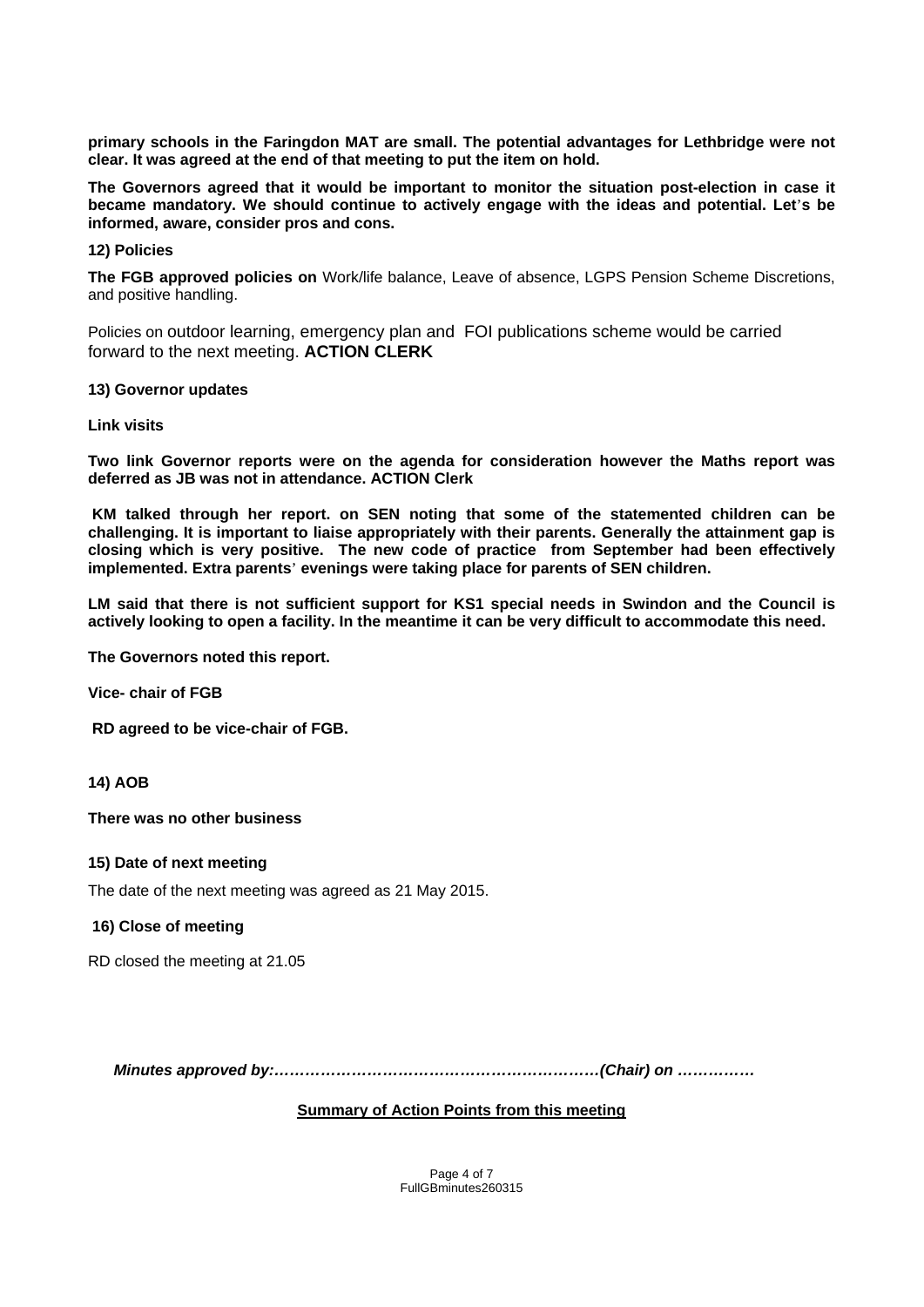| <b>DETAIL</b>       | <b>ALLOCATED TO</b>    | <b>ACTION</b>                                                       |
|---------------------|------------------------|---------------------------------------------------------------------|
| Minute 4            | LM                     | Arrange safeguarding training and/or documentation                  |
| Minute 4            | <b>Clerk</b>           | <b>Governor recruitment</b>                                         |
| Minute 4            | <b>GG/PW/PR</b>        | <b>Revise complaints policy</b>                                     |
| Minute 4            | All                    | <b>Arrange link visits</b>                                          |
| <b>Minute 4</b>     | Clerk/LM               | Update pecuniary interests register                                 |
| Minute 4            | VM                     | Find out if pupiis were still producing a newsletter                |
| Minute 4            | <b>Staff Governors</b> | Consider new means of improving accuracy in writing                 |
| Minute 4            | <b>Gov Devt Grouup</b> | Consider how to inform parents about link visits                    |
| Minute 4            | <b>PW</b>              | Set up link Governor for PE                                         |
| Minute <sub>7</sub> | <b>Clerk</b>           | Item on attendance at meetings for next FGB                         |
| Minute <sub>7</sub> | <b>PW/VM</b>           | <b>Compile calendar of events for Governors to attend</b>           |
| <b>Minute 7</b>     | <b>Clerk/Office</b>    | <b>Source badges for Governors</b>                                  |
| Minute 12           | <b>Clerk</b>           | Policies on Outdoor learning, FOI and Emergency plan to<br>next FGB |
| Minute 13           | <b>Clerk</b>           | Maths link visit report to next FGB                                 |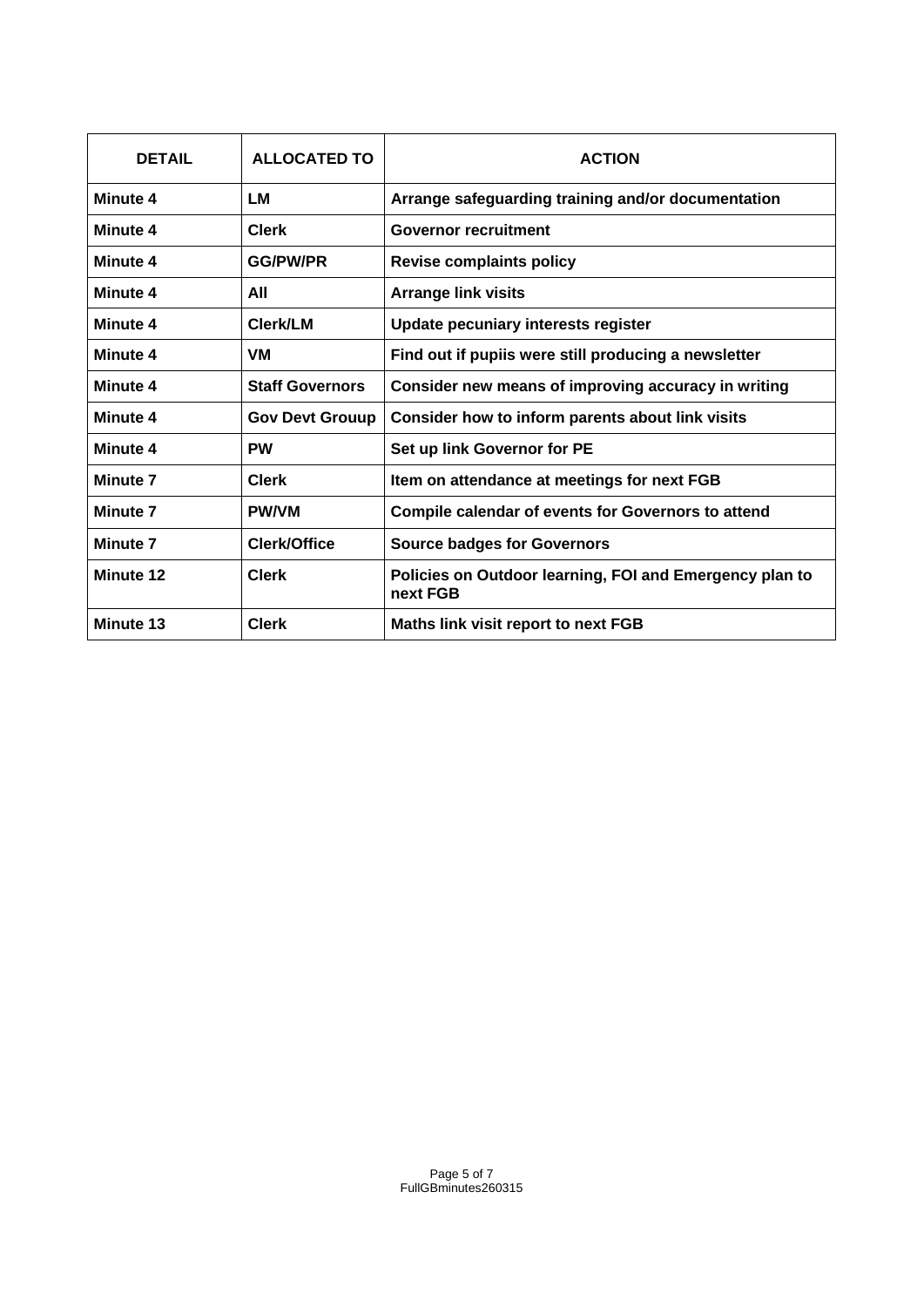Page 6 of 7 FullGBminutes260315